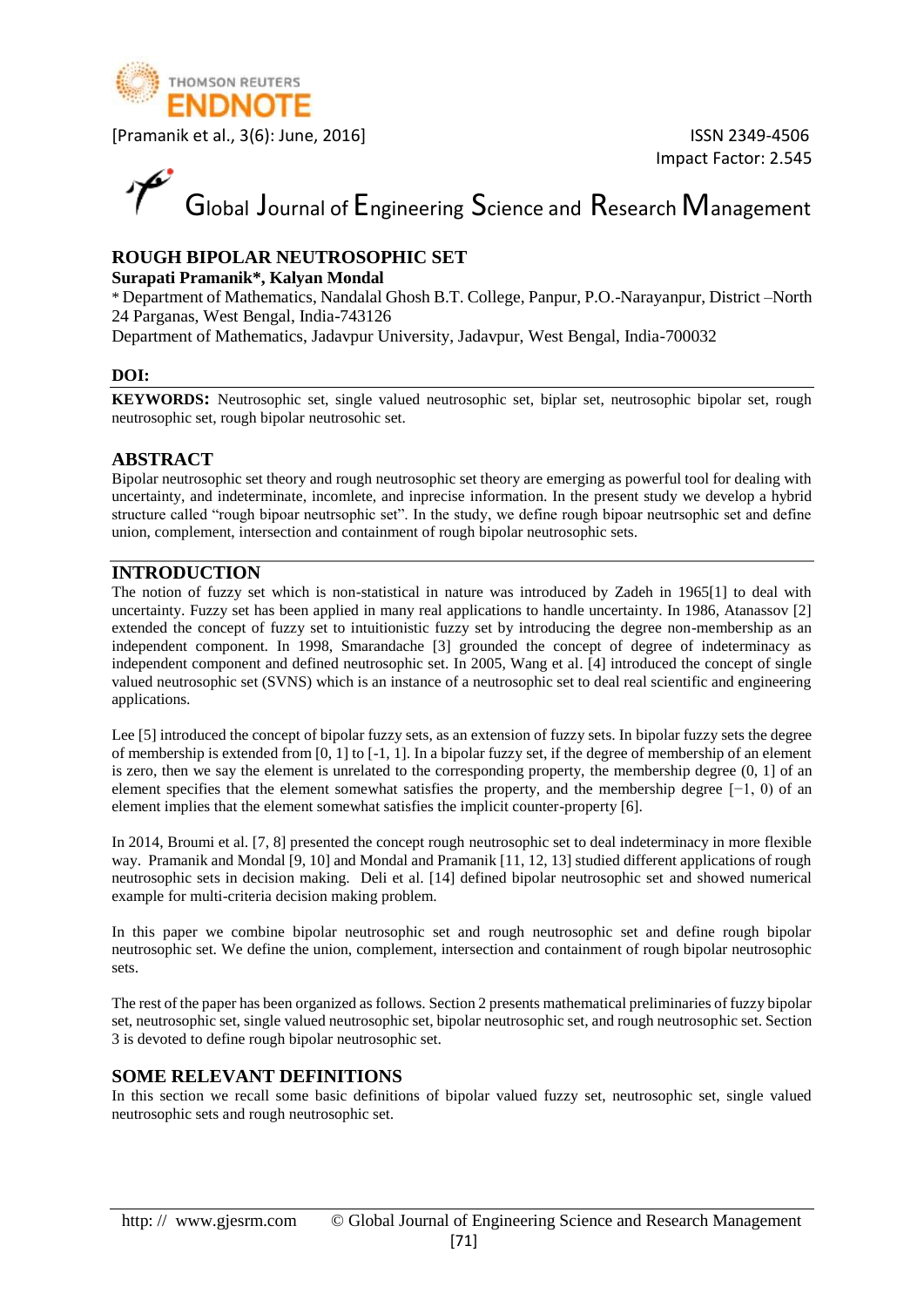

Impact Factor: 2.545

### Global Journal of Engineering Science and Research Management **Definition 2.1 Bipolar valued fuzzy set [5]**

Let U be the universe of discourse. Then a bipolar valued fuzzy set B on U is defined by positive membership function  $\alpha_{\rm B}^*$ , i.e.  $\alpha_{\rm B}^*$ : U  $\rightarrow$  [0,1] and a negative membership function  $\alpha_{\rm B}$ , i.e.

 $\alpha_B : U \rightarrow [-1,0]$ .

x

Mathematically a bipolar valued fuzzy set is represented by B =  $\langle z\!:\!(\alpha_B^+(z),\alpha_B^-(z))\!\rangle\,\,\forall\,z\!\in\!U$ 

#### **Definition 2.2 Neutrosophic set [3]**

Let U be the universe of discourse. Then a neutrosophic set S in U with generic elements x is characterized by a truth membership function  $T_S(x)$ , an indeterminacy membership function  $I_S(x)$  and a falsity membership function F<sub>S</sub>(x). There is no restriction on T<sub>S</sub>(x), I<sub>S</sub>(x) and F<sub>S</sub>(x) other than they are subsets of  $\int$ <sup>-</sup>0, 1<sup>+</sup>  $\int$  that is T<sub>S</sub>(x): N  $\rightarrow$ 

$$
\left] -0, 1^{+} \right[ ; I_{S}(x): N \rightarrow \left] -0, 1^{+} \right[ ; F_{S}(x): N \rightarrow \left] -0, 1^{+} \right[
$$

Therefore,  $-0 \le \inf T_S(X) + \inf I_S(X) + \inf F_S(X) \le \sup T_S(X) + \sup I_S(X) + \sup F_S(X) \le 3^+$ .

#### **Definition 2.3 Single-valued neutrosophic set [4]**

Let U be a universal space of points (objects) with a generic element of U denoted by x.

A single valued neutrosophic set S is characterized by a truth membership function  $T_S(x)$ , a falsity membership function  $F_S(x)$  and indeterminacy function  $I_S(x)$  with  $T_S(x)$ ,  $F_S(x)$ ,  $I_S(x) \in [0,1]$  for all x in U.

When U is continuous, a SNVS S can be written as follows:

 $S = \int \langle T_S(x), I_S(x), F_S(x) \rangle / x, \forall x \in U$  and when U is discrete, a SVNS S can be written as follows:

$$
S = \sum \langle T_s(x), I_s(x), F_s(x) \rangle / x, \forall x \in U
$$

There is no restriction on  $T_S(x)$ ,  $I_S(x)$  and  $F_S(x)$  other than they are subsets of [0, 1] that is  $T_S(x): N \to [0, 1]; I_S(x): N \to [0, 1]; F_S(x): N \to [0, 1]$ Therefore,  $0 \le \inf T_S(X) + \inf I_S(X) + \inf F_S(X) \le \sup T_S(X) + \sup I_S(X) + \sup F_S(X) \le 3$ 

#### **Definition 2.4 bipolar neutrosophic set [14]**

A bipolar neutrosophic set A in Z is defined as an object of the form

 $A = \{ \langle T^+(z), I^+(z), F^+(z), T^+(z), I^-(z), F^-(z) \rangle : z \in \mathbb{Z} \}$ , where  $T^+, I^+, F^+ : X \to [0, 1]$  and  $T^-, I^-, F^+ : X \to [-1, 0]$ . The positive membership degree  $T^+(z)$ ,  $I^+(z)$ , and  $F^+(z)$  denote the truth membership, indeterminate membership and false membership respectively of an element  $z \in \mathbb{Z}$  corresponding to a bipolar neutrosophic set A. The negative membership degree T<sup>-</sup>(z), I<sup>-</sup>(z), and F<sup>-</sup>(z) denote the truth membership, indeterminate membership and false membership respectively of an element  $z \in Z$  to some implicit counter-property corresponding to a bipolar neutrosophic set A.

**Definition 2.5** [14] Let,  $B_1 = \{x, (\mathcal{T}_{B_1}^+(x), \mathcal{I}_{B_1}^+(x), \mathcal{F}_{B_1}^+(x), \mathcal{T}_{B_1}^-(x), \mathcal{T}_{B_1}^-(x), \mathcal{F}_{B_1}^-(x)) | x \in U \}$  and  $B_2 = \{x, (\mathcal{T}_{B_1}^+(x), \mathcal{T}_{B_1}^-(x), \mathcal{T}_{B_1}^-(x), \mathcal{T}_{B_1}^-(x), \mathcal{T}_{B_1}^-(x)) | x \in U \}$ 

 $T_{B_2}^*(x)$ ,  $I_{B_2}^*(x)$ ,  $F_{B_2}^*(x)$ ,  $T_{B_2}^*(x)$ ,  $F_{B_2}^*(x)$  |  $x \in U$ } be two BNSs. Then  $B_1 \subseteq B_2$  if and only if

 $T_{B_1}^*(x) \leq T_{B_2}^*(x)$ ,  $I_{B_1}^*(x) \leq I_{B_2}^*(x)$ ,  $F_{B_1}^*(x) \geq F_{B_2}^*(x)$ ;  $T_{B_1}^*(x) \geq T_{B_2}^*(x)$ ,  $I_{B_1}^*(x) \geq I_{B_2}^*(x)$ ,  $F_{B_1}^*(x) \leq F_{B_2}^*(x)$  for all  $x \in$ U.

**Definition 2.6** [14] Assume that  $B_1 = \{x, (\mathcal{T}_{B_1}^+(x), \mathcal{T}_{B_1}^+(x), \mathcal{F}_{B_1}^-(x), \mathcal{T}_{B_1}^-(x), \mathcal{T}_{B_1}^-(x), \mathcal{F}_{B_1}^-(x)) | x \in U \}$  and  $B_2 = \{x, (\mathcal{T}_{B_1}^+(x), \mathcal{T}_{B_1}^-(x), \mathcal{T}_{B_1}^-(x), \mathcal{T}_{B_1}^-(x), \mathcal{T}_{B_1}^-(x)) | x \in U \}$ 

 $T_{B_2}^*(x)$ ,  $I_{B_2}^*(x)$ ,  $F_{B_2}^*(x)$ ,  $T_{B_2}^*(x)$ ,  $I_{B_2}^*(x)$ ,  $F_{B_2}^*(x)$  |  $x \in U$ } be two BNSs. Then  $B_1 = B_2$  if and only if  $T_{B_1}^*(x) = T_{B_2}^*(x)$ ,  $I_{B_1}^*(x) = I_{B_2}^*(x)$ ,  $F_{B_1}^*(x) = F_{B_2}^*(x)$ ;  $T_{B_1}^*(x) = T_{B_2}^*(x)$ ,  $I_{B_1}^*(x) = I_{B_2}^*(x)$ ,  $F_{B_1}^*(x) = F_{B_2}^*(x)$  for all  $x \in$ *U*.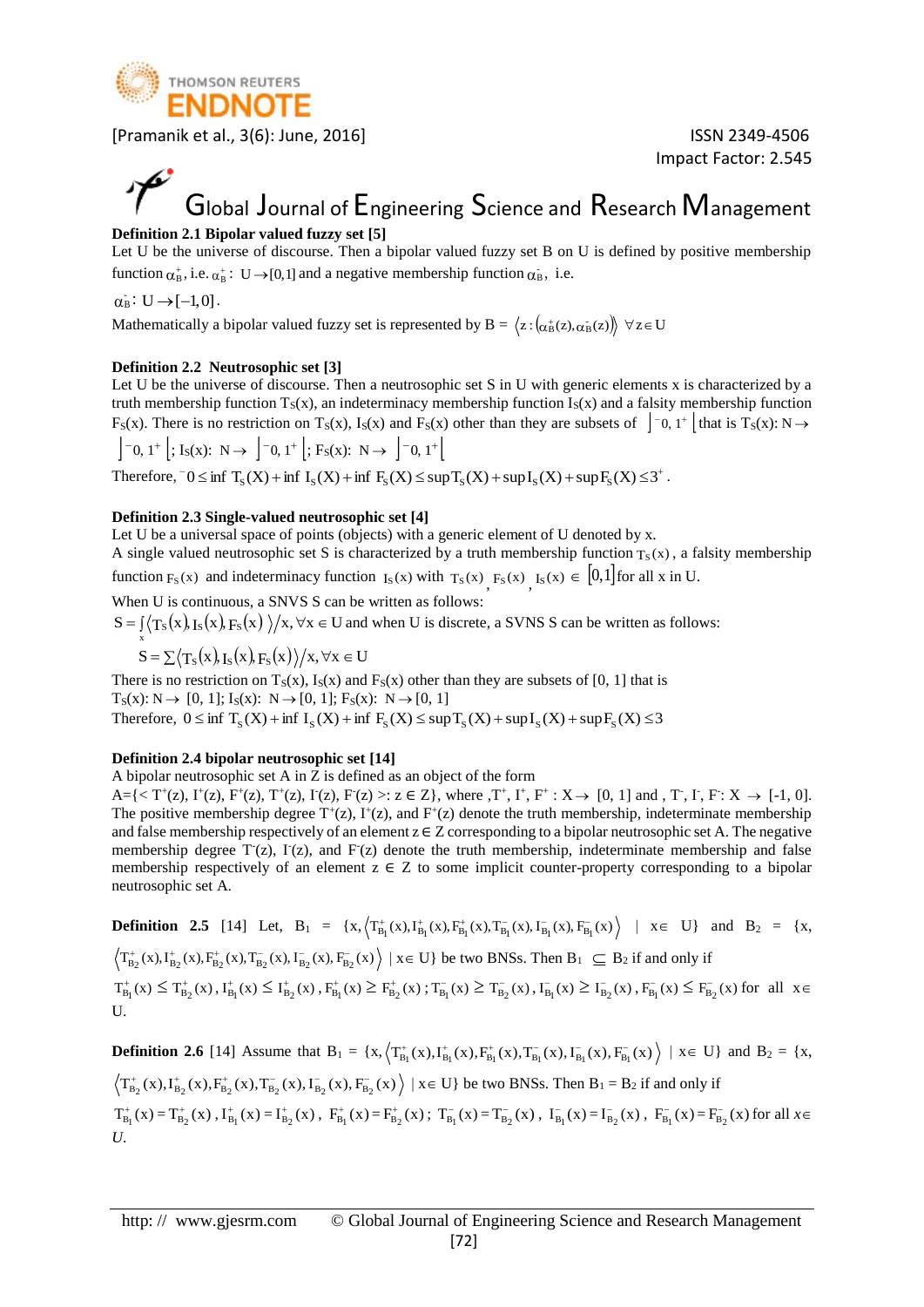

Impact Factor: 2.545

## Global Journal of Engineering Science and Research Management

**Definition 2.7** [14] Assume that  $B = \{x, (T_B^+(x), I_B^+(x), T_B^-(x), T_B^-(x), I_B^-(x), F_B^-(x)) \mid x \in U\}$  be a BNS. The complement of B is denoted by  $B<sup>c</sup>$  and is defined by  $T_{B^c}^+(x) = \{1^+\} - T_B^+(x)$ ,  $I_{B^c}^+(x) = \{1^+\} - I_B^+(x)$ ,  $F_{B^c}^+(x) = \{1^+\} - F_B^+(x)$ ;

 $T_{B}^{-}(x) = \{1^{\circ}\} - T_{B}^{-}(x)$ ,  $I_{B}^{-}(x) = \{1^{\circ}\} - I_{B}^{-}(x)$ ,  $F_{B}^{-}(x) = \{1^{\circ}\} - F_{B}^{-}(x)$  for all  $x \in U$ .

**Definition 2.8** [14] Assume that  $B_1 = \{x, \left\langle T^+_{B_1}(x), T^+_{B_1}(x), T^-_{B_1}(x), T^-_{B_1}(x), T^-_{B_1}(x), F^-_{B_1}(x) \right\rangle \mid x \in U\}$  and  $B_2 = \{x, \left\langle T^+_{B_1}(x), T^+_{B_1}(x), T^-_{B_1}(x), T^-_{B_1}(x), T^-_{B_1}(x), T^-_{B_1}(x) \right\rangle$  $T_{B_2}^*(x)$ ,  $I_{B_2}^*(x)$ ,  $F_{B_2}^*(x)$ ,  $T_{B_2}^*(x)$ ,  $F_{B_2}^*(x)$ ,  $F_{B_2}^*(x)$  be two BNSs. Then their union  $B_1 \cup B_2$  is defined as follows:

$$
B_1 \cup B_2 = \{ Max \ (T^+_{B_1}(x), T^+_{B_2}(x)), \frac{I^+_{B_1}(x) + I^+_{B_2}(x)}{2}, \text{ Min } (F^+_{B_1}(x), F^+_{B_2}(x)), \text{ Min } (T^-_{B_1}(x), T^-_{B_2}(x)), \frac{I^-_{B_1}(x) + I^-_{B_2}(x)}{2}, \text{ Max } (F^-_{B_1}(x), F^-_{B_2}(x)) \} \text{ for all } x \in U.
$$

**Definition 2.9** [14] Assume that  $B_1 = \{x, (\mathcal{T}_{B_1}^+(x), \mathcal{T}_{B_1}^+(x), \mathcal{F}_{B_1}^-(x), \mathcal{T}_{B_1}^-(x), \mathcal{T}_{B_1}^-(x), \mathcal{F}_{B_1}^-(x)) | x \in U \}$  and  $B_2 = \{x, \mathcal{T}_{B_2}^+(x), \mathcal{T}_{B_2}^-(x), \mathcal{T}_{B_2}^-(x), \mathcal{T}_{B_2}^-(x), \mathcal{T}_{B_2}^-(x) \}$  $T_{B_2}^+(x)$ ,  $T_{B_2}^+(x)$ ,  $F_{B_2}^-(x)$ ,  $T_{B_2}^-(x)$ ,  $F_{B_2}^-(x)$  |  $x \in U$ } be two BNSs. Then their intersection  $B_1 \cap B_2$  is defined as follows:

 $B_1 \cap B_2 = \{ \text{Min } (T_{B_1}^+(x), T_{B_2}^+(x)), \frac{B_1(x)}{2} \}$  $\frac{\prod_{B_1}^{+}(x) + \prod_{B_2}^{+}(x)}{2}$ , Max ( $F_{B_1}^{+}(x)$ ,  $F_{B_2}^{+}(x)$ ), Max ( $T_{B_1}^{-}(x)$ ,  $T_{B_2}^{-}(x)$ ),  $\frac{\prod_{B_1}^{-}(x) + \prod_{B_2}^{-}(x)}{2}$  $\frac{\overline{I_{B_1}}(x) + \overline{I_{B_2}}(x)}{2}$ , Min ( $F_{B_1}^-(x)$ ,  $F_{B_2}^-(x)$ )} for all  $x \in U$ .

#### **Definition 2.10: Definitions of rough neutrosophic set** [7, 8]

Let Z be a non-null set and R be an equivalence relation on Z. Let P be neutrosophic set in Z with the membership function  $T_P$ , indeterminacy function  $I_P$  and non-membership function  $F_P$ . The lower and the upper approximations of P in the approximation (Z, R) denoted by  $\underline{N}(P)$  and  $\overline{N}(P)$  can be respectively defined as follows:  $\underline{N}(P) = \langle x, T_{N(P)}(x), I_{N(P)}(x), F_{N(P)}(x) \rangle / z \in [x]_R, x \in Z \rangle,$ 

$$
\overline{N}(P) = \left\langle \langle x, T_{\overline{N}(P)}(x), I_{\overline{N}(P)}(x), F_{\overline{N}(P)}(x) \rangle / z \in [x]_R, x \in Z \right\rangle
$$
\nWhere,  $T_{\underline{N}(P)}(x) = \wedge_z \in [x]_R T_P(z)$ ,  $I_{\underline{N}(P)}(x) = \wedge_z \in [x]_R I_P(z)$ ,  $F_{\underline{N}(P)}(x) = \wedge_z \in [x]_R F_P(z)$ ,  
\n $T_{\overline{N}(P)}(x) = \vee_z \in [x]_R T_P(z)$ ,  $I_{\overline{N}(P)}(x) = \vee_z \in [x]_R T_P(z)$ ,  $F_{\overline{N}(P)}(x) = \vee_z \in [x]_R I_P(z)$   
\nSo,  $0 \le T_{\underline{N}(P)}(x) + I_{\underline{N}(P)}(x) + F_{\underline{N}(P)}(x) \le 3$  and  $0 \le T_{\overline{N}(P)}(x) + I_{\overline{N}(P)}(x) + F_{\overline{N}(P)}(x) \le 3$ 

Where  $\vee$  and  $\wedge$  denote "max" and "min" operators respectively, T<sub>P</sub>(z), I<sub>P</sub>(z) and F<sub>P</sub>(z) are the membership, indeterminacy and non-membership of z with respect to P. It is easy to see that  $N(P)$  and  $N(P)$  are two neutrosophic sets in Z.

Thus NS mapping N,  $\overline{N}$ : N(Z)  $\rightarrow$  N(Z) are, respectively, referred to as the lower and upper rough NS approximation operators, and the pair  $(N(P), N(P))$  is called the rough neutrosophic set in  $(Z, R)$ .

From the above definition, it is seen that  $N(P)$  and  $N(P)$  have constant membership on the equivalence classes of R if  $\underline{N}(P) = N(P)$ ; i.e.  $T_{\underline{N}(P)}(x) = T_{\overline{N}(P)}(x)$ ,  $I_{\underline{N}(P)}(x) = I_{\overline{N}(P)}(x)$ ,  $F_{\underline{N}(P)}(x) = F_{\overline{N}(P)}(x)$  for all x belongs to Z.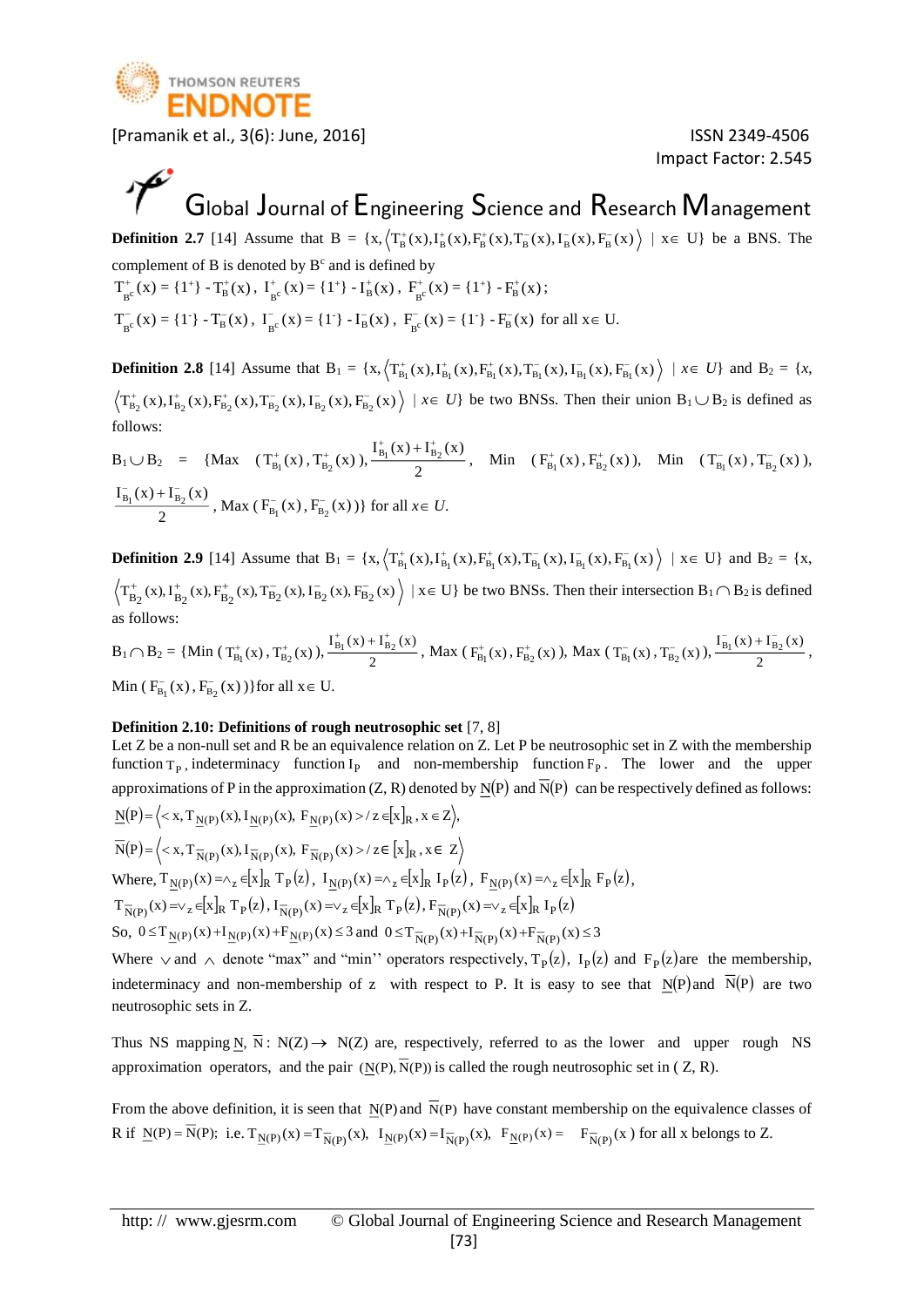

### Global Journal of Engineering Science and Research Management **ROUGH BIPOLAR NEUTROSOPHIC SETS (RBNS)**

In this section we introduce the notion of rough bipolar neutrosophic sets by combining rough neutrosophic set and bipolar neutrosophic set. We define union, complement, intersection and containment of rough bipolar neutrosophic sets.

#### **Definition 3.1: Rough bipolar neutrosophic sets**

Let Z be a non-null set and R be an equivalence relation on Z. Let B be a bipolar neutrosophic set in Z. The positive membership degrees  $T^+(z)$ ,  $I^+(z)$ , and  $F^+(z)$  respectively denote the truth membership, indeterminate membership and falsity membership respectively of an element  $z \in Z$  corresponding to a bipolar neutrosophic set

B. The negative membership degrees  $T'(Z), I'(Z)$ , and  $F'(Z)$  denote the truth membership, indeterminate membership and false membership of an element  $z \in Z$  to some implicit counter-property corresponding to a bipolar neutrosophic set B. The lower and the upper approximations of B in the approximation (Z, R) denoted by  $N(B)$  and  $\overline{N}(B)$  are respectively defined as follows:

$$
\underline{N}(B) = \Big\langle \langle x, T^+_{N(B)}(x), I^+_{N(B)}(x), F^+_{N(B)}(x), T^-_{N(B)}(x), I^-_{N(B)}(x), F^-_{N(B)}(x) \rangle \Big\rangle Z \in [x]_R, x \in Z \Big\rangle,
$$
\n
$$
\overline{N}(B) = \Big\langle \langle x, T^+_{N(B)}(x), T^+_{N(B)}(x), T^-_{N(B)}(x), T^-_{N(B)}(x), T^-_{N(B)}(x), T^-_{N(B)}(x) \rangle \Big\rangle Z \in [x]_R, x \in Z \Big\rangle
$$
\nHere, 
$$
T^+_{N(B)}(x) = \Big\langle x, T^+_{N(B)}(x), T^+_{N(B)}(x), T^-_{N(B)}(x), T^-_{N(B)}(x), T^-_{N(B)}(x) \rangle \Big\rangle Z \in [x]_R, F^+(z), T^-_{N(B)}(x) \Big\rangle Z \Big\rangle Z \in [x]_R, F^+(z), T^-_{N(B)}(x) \Big\rangle Z \Big\rangle
$$
\n
$$
T^-_{N(B)}(x) = \Big\langle x, T^+(z), T^-_{N(B)}(x), T^-_{N(B)}(x) \Big\rangle Z \in [x]_R, T^+(z), T^+_{N(B)}(x) \Big\rangle Z \in [x]_R, F^+(z), T^-_{N(B)}(x) \Big\rangle Z \in [x]_R, F^+(z), T^-_{N(B)}(x) \Big\rangle Z \in [x]_R, F^+(z), T^-_{N(B)}(x) \Big\rangle Z \in [x]_R, F^+(z) \Big\rangle
$$

Here  $\vee$  and  $\wedge$  denote "max" and "min" operators respectively, the positive membership degrees T<sup>+</sup>(z), I<sup>+</sup>(z), and F + (z) denote respectively the degree of truth membership, indeterminate membership and falsity membership of an element  $z \in Z$  corresponding to a bipolar neutrosophic set B. The negative membership degrees  $T(z)$ ,  $I(z)$ , and F(z) denote respectively the degrees of truth membership, indeterminate membership and falsity membership of an element  $z \in Z$  to some implicit counter-property corresponding to a bipolar neutrosophic set B. It is easy to see that  $\underline{N}(B)$  and  $\overline{N}(B)$  are two rough bipolar neutrosophic sets in Z.

Thus NS mappings N,  $\overline{N}$ : N(Z)  $\rightarrow$  N(Z) are, respectively, referred to as the lower and upper rough bipolar NS approximation operators, and the pair  $(N(B), N(B))$  is called the rough bipolar neutrosophic set in  $(Z, R)$ .

From the above definition, it is seen that  $N(B)$  and  $\overline{N}(B)$  have constant membership on the equivalence classes of R if  $\underline{N}(B) = N(B);$  i.e.  $T_{\underline{N}(B)}(x) = T_{\overline{N}(B)}(x)$ ,  $I_{\underline{N}(B)}(x) = I_{\overline{N}(B)}(x)$ ,  $F_{\underline{N}(B)}(x) = F_{\overline{N}(B)}(x) \forall x \in X$ .

#### **Example 3.1**

Let  $X = \{x_1, x_2, x_3\}$  $\{(0.50, 0.30, 0.10, -0.60, -0.40, -0.08), (0.60, 0.40, 0.20, -0.50, -0.30, -0.12)\}$  $\{(0.30, 0.50, 0.30, -0.40, -0.40, -0.18), (0.60, 0.10, 0.20, -0.30, -0.30, -0.10)\}$  $\langle x_3 \{ (0.50, 0.10, 0.30, -0.25, -0.15, -0.20), (0.40, 0.40, 0.10, -0.35, -0.45, -0.20) \} \rangle$  $\leq$  x  $_{2}$  3(0, 30, 0, 50, 0, 30, -0, 40, -0, 40, -0, 18), 10, 60, 0, 10, 0, 20, -0, 30, -0, 30, -0, 10 }  $>$  $\leq$  x  $_1$  3(0,50, 0,30, 0,10, - 0,60, - 0,40, - 0,08), (0,60, 0,40, 0,20, - 0,50, - 0,30, - 0,12)}  $\geq$  $\begin{aligned} \left\{ \begin{array}{l} \langle 8.32, \langle 0.50, 0.50, 0.50, -0.40, -0.40, -0.18 \rangle, (0.50, 0.10, 0.20, -0.30, -0.30, -0.10, \\ \langle 8.3, \langle 0.50, 0.10, 0.30, -0.25, -0.15, -0.20 \rangle, (0.40, 0.40, 0.10, -0.35, -0.45, -0.20, \end{array} \right\} \end{aligned}$  $x_2$  {{0.30, 0.50, 0.30, -0.40, -0.40, -0.18}, (0.60, 0.10, 0.20, -0.30, -0.30, -0.10}  $x_1$  {{0.50, 0.30, 0.10, -0.60, -0.40, -0.08}, {0.60, 0.40, 0.20, -0.50, -0.30, -0.12} A 3 2 1

#### **Example 3.2**

Let  $Z = \{P_1, P_2, P_3, P_4, P_5, P_6, P_7, P_8\}$  be the universe of discourse. Let R be an equivalence relation, where its partition of Z is given by  $Z/R = \{(P_1, P_4), (P_2, P_3, P_6), (P_5), (P_7, P_8)\}\$ Let N(P) = {<P1(0.2, 0.3, 0.4, -0.4, -0.3, -0.1), P4(0.3, 0.5, 0.4, -0.3, -0.3, -0.2), P5(0.4, 0.6, 0.2, -0.1, -0.2, -0.2),

 $P_7(0.1, 0.3, 0.5, -0.4, -0.5, -0.2)$  be a bipolar neutrosophic set of Z. Then from definition (2.6), we obtain

http: // www.gjesrm.com © Global Journal of Engineering Science and Research Management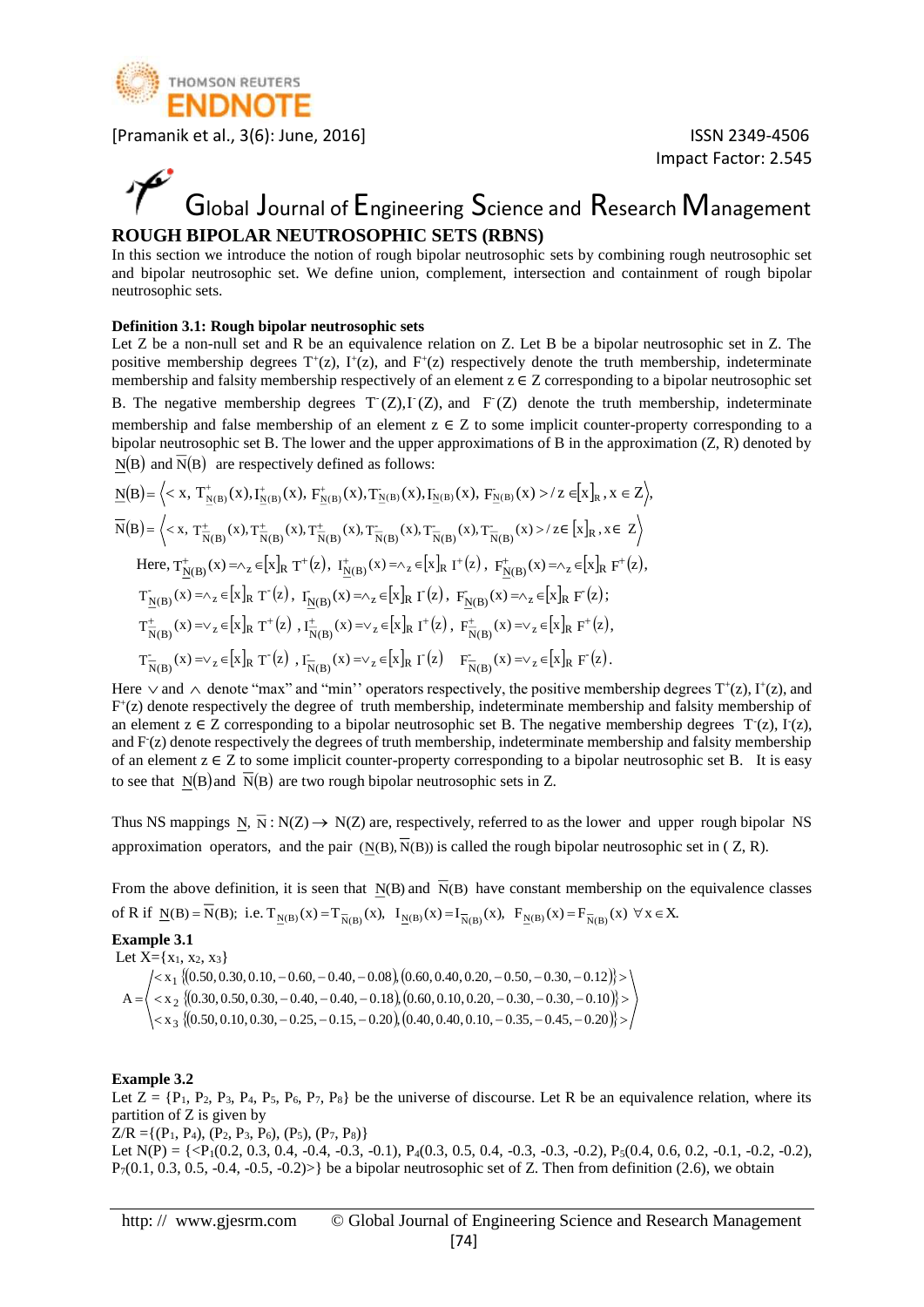

Impact Factor: 2.545

## Global Journal of Engineering Science and Research Management

 $N(P) = \{ \langle P_1(0.2, 0.5, 0.4, -0.4, -0.3, -0.1), P_4(0.2, 0.5, 0.4, -0.4, -0.3, -0.1), P_5(0.4, 0.6, 0.2, -0.1, -0.2, -0.2) \}.$ 

 $N(P) = \{ \langle P_1(0.3, 0.3, 0.4, -0.3, -0.3, -0.2), P_4(0.3, 0.3, 0.4, -0.3, -0.2), P_5(0.4, 0.6, 0.2, -0.1, -0.2, -0.2), P_7(0.1, -0.2, -0.2), P_8(0.4, 0.4, -0.2, -0.2), P_{10}(0.4, 0.4, -0.2, -0.2), P_{11}(0.4, 0.4, -0.2, -0.2), P_{12}(0.4, 0.4, -0.2, -0.2), P_{13}($ 0.3, 0.5, -0.4, -0.5, -0.2),  $P_8(0.1, 0.3, 0.5, -0.4, -0.5, -0.2)$ .

#### **Example 3.3**

Let  $N(Q) = \{$ be a bipolar neutrosophic set of Z. Then we obtain lower approximation and upper approximation of  $N(Q)$  as follows:

 $N(Q) = \{ < Q_1(0.2, 0.3, 0.4, -0.4, -0.3, -0.1), Q_4(0.2, 0.3, 0.4, -0.4, -0.3, -0.1), Q_5(0.4, 0.6, 0.2, -0.1, -0.2, -0.2) \}.$  $N(Q) = \{ < Q_1(0.2, 0.3, 0.4, -0.4, -0.3, -0.1), Q_4(0.2, 0.3, 0.4, -0.4, -0.3, -0.1), Q_5(0.4, 0.6, 0.2, -0.1, -0.2, -0.2) \}.$ Obviously,  $N(Q) = N(Q)$ 

#### **Definition 3.4 Containment**

Let  $A = [N(P), N(P)]$  and  $B = [N(Q), N(Q)]$  be two rough bipolar neutrosophic sets. Then,  $A \subseteq B$  iff the following conditions hold.

 $T^+_{\underline{N}(P)}(x) \le T^+_{\overline{N}(Q)}(x)$ ,  $I^+_{\underline{N}(P)}(x) \le I^+_{\overline{N}(Q)}(x)$ ,  $F^+_{\underline{N}(P)}(x) \ge F^+_{\overline{N}(Q)}(x)$ ,  $T^-_{\underline{N}(P)}(x) \ge T^-_{\overline{N}(Q)}(x)$ ,  $T^{\prime}_{\underline{N}(P)}(x) \ge T^-_{\overline{N}(Q)}(x)$  and  $T_{\underline{N}(P)}(x) \leq T_{\overline{N}(Q)}(x)$ , for  $\forall x \in Z$ .

#### **Definition 3.5 Equality of two RBNS**

Two rough bipolar neutrosophic sets  $[N(P), N(P)]$  and  $[N(Q), N(Q)]$  are equal if the following conditions hold.

$$
T^+_{\underline{N}(P)}(x) = T^+_{\overline{N}(Q)}(x), \quad T^+_{\underline{N}(P)}(x) = T^+_{\overline{N}(Q)}(x), \quad F^+_{\underline{N}(P)}(x) = F^+_{\overline{N}(Q)}(x), \quad T^-_{\underline{N}(P)}(x) = T^-_{\overline{N}(Q)}(x), \quad T^-_{\underline{N}(P)}(x) = T^-_{\overline{N}(Q)}(x)
$$
 and 
$$
T^-_{\underline{N}(P)}(x) = T^-_{\overline{N}(Q)}(x), \quad \text{for} \quad \forall x \in \mathbb{Z}.
$$

#### **Definition 3.6 Union**

Let  $A = [N(S), N(S)]$  and  $B = [N(Q), N(Q)]$  be two rough bipolar neutrosophic sets. Then, AUB is defined as follows:

$$
A \cup B(x) = \left(\begin{pmatrix} \max(T_{\underline{N}(S)}^{+}(x), T_{\underline{N}(Q)}^{+}(x)), \frac{\Gamma_{\underline{N}(S)}^{+}(x) + \Gamma_{\underline{N}(Q)}^{+}(x)}{2}, \min(F_{\underline{N}(S)}^{+}(x), F_{\underline{N}(Q)}^{+}(x)), \\ \min(T_{\underline{N}(S)}^{-}(x), T_{\underline{N}(Q)}^{-}(x)), \frac{\Gamma_{\underline{N}(S)}^{-}(x) + \Gamma_{\underline{N}(Q)}^{-}(x)}{2}, \max(F_{\underline{N}(S)}^{-}(x), F_{\underline{N}(Q)}^{-}(x)) \\ \max(T_{\overline{N}(S)}^{+}(x), T_{\overline{N}(Q)}^{+}(x)), \frac{\Gamma_{\underline{N}(S)}^{+}(x) + \Gamma_{\overline{N}(Q)}^{+}(x)}{2}, \min(F_{\overline{N}(S)}^{+}(x), F_{\overline{N}(Q)}^{+}(x)), \\ \min(T_{\overline{N}(S)}^{-}(x), T_{\overline{N}(Q)}^{-}(x)), \frac{\Gamma_{\overline{N}(S)}^{-}(x) + \Gamma_{\overline{N}(Q)}^{-}(x)}{2}, \max(F_{\overline{N}(S)}^{-}(x), F_{\overline{N}(Q)}^{-}(x)) \end{pmatrix}\right), for \forall x \in \mathbb{Z}.
$$

**Example 3.4:** Let X= {x<sub>1</sub>, x<sub>2</sub>, x<sub>3</sub>}. Two rough bipolar neutrosophic sets A and B on X are  
\n
$$
\begin{aligned}\n&\langle x_1 \{ (0.50, 0.30, 0.10, -0.60, -0.40, -0.08), (0.60, 0.40, 0.20, -0.50, -0.30, -0.12) \} \rangle \\
&\langle x_2 \{ (0.30, 0.50, 0.30, -0.40, -0.40, -0.18), (0.60, 0.10, 0.20, -0.30, -0.30, -0.10) \} \rangle \rangle \\
&\langle x_3 \{ (0.50, 0.10, 0.30, -0.25, -0.15, -0.20), (0.40, 0.40, 0.10, -0.35, -0.45, -0.20) \} \rangle \rangle \\
&\langle x_4 \{ (0.60, 0.40, 0.20, -0.70, -0.50, -0.18), (0.70, 0.50, 0.30, -0.60, -0.40, -0.22) \} \rangle \rangle \\
&\langle x_5 \{ (0.40, 0.60, 0.40, -0.50, -0.50, -0.28), (0.70, 0.20, 0.30, -0.40, -0.40, -0.20) \} \rangle \rangle \\
&\langle x_3 \{ (0.60, 0.20, 0.40, -0.35, -0.25, -0.30), (0.50, 0.50, 0.20, -0.45, -0.55, -0.30) \} \rangle \rangle\n\end{aligned}
$$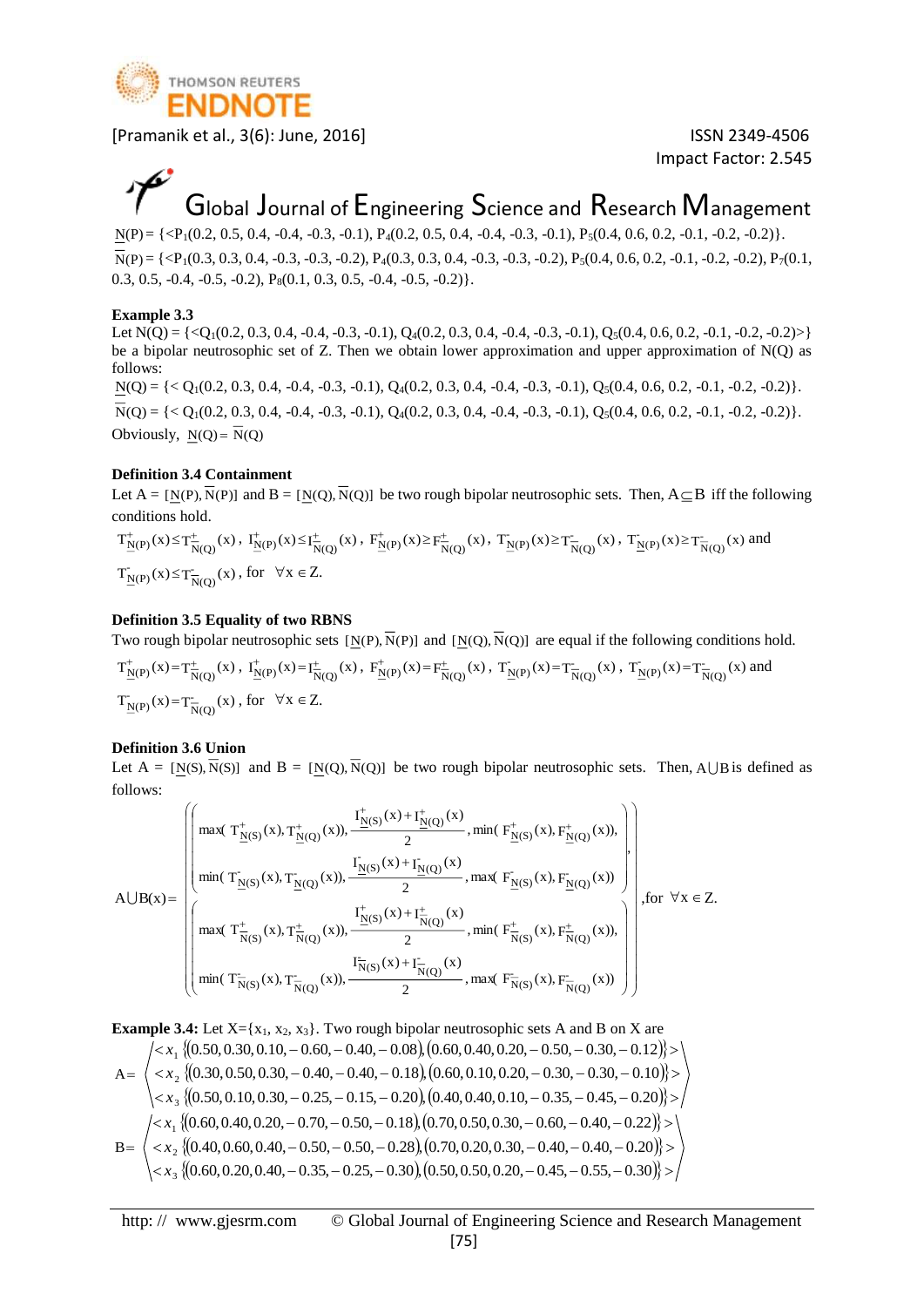

Impact Factor: 2.545

# Global Journal of Engineering Science and Research Management

Now AUB = 
$$
\begin{pmatrix} < x_1 \{ (0.60, 0.35, 0.10, -0.70, -0.45, -0.08), (0.70, 0.45, 0.20, -0.60, -0.35, -0.12) \} > \\ < x_2 \{ (0.40, 0.55, 0.30, -0.50, -0.45, -0.18), (0.70, 0.15, 0.20, -0.40, -0.35, -0.10) \} > \\ < x_3 \{ (0.60, 0.15, 0.30, -0.35, -0.20, -0.20), (0.50, 0.45, 0.10, -0.45, -0.50, -0.20) \} > \end{pmatrix}
$$

#### **Definition 3.7: Intersection:**

Let  $A = [N(S), N(S)]$  and  $B = [N(Q), N(Q)]$  be two rough bipolar neutrosophic sets. Then,  $A \cap B$  is defined as

$$
A\bigcap B(x)=\left(\begin{pmatrix} \min(T_{\underline{N}(S)}^{+}(x),T_{\underline{N}(Q)}^{+}(x)),\frac{\Gamma_{\underline{N}(S)}^{+}(x)+\Gamma_{\underline{N}(Q)}^{+}(x)}{2},\max(F_{\underline{N}(S)}^{+}(x),F_{\underline{N}(Q)}^{+}(x)),\\ \max(T_{\underline{N}(S)}^{-}(x),T_{\underline{N}(Q)}^{-}(x)),\frac{\Gamma_{\underline{N}(S)}^{-}(x)+\Gamma_{\underline{N}(Q)}^{-}(x)}{2},\min(F_{\underline{N}(S)}^{-}(x),F_{\underline{N}(Q)}^{-}(x))\\ \min(T_{\overline{N}(S)}^{+}(x),T_{\overline{N}(Q)}^{+}(x)),\frac{\Gamma_{\underline{N}(S)}^{+}(x)+\Gamma_{\overline{N}(Q)}^{+}(x)}{2},\max(F_{\overline{N}(S)}^{+}(x),F_{\overline{N}(Q)}^{+}(x)),\\ \max(T_{\overline{N}(S)}^{-}(x),T_{\overline{N}(Q)}^{-}(x)),\frac{\Gamma_{\overline{N}(S)}^{-}(x)+\Gamma_{\overline{N}(Q)}^{-}(x)}{2},\min(F_{\overline{N}(S)}^{-}(x),F_{\overline{N}(Q)}^{-}(x)) \end{pmatrix}\right), for \forall x \in Z.
$$

#### **Example 3.5**

Let  $X = \{x_1, x_2, x_3\}$ . Two rough bipolar neutrosophic sets A and B on X are

$$
A = \begin{pmatrix} < x_1 \{ (0.50, 0.30, 0.10, -0.60, -0.40, -0.08), (0.60, 0.40, 0.20, -0.50, -0.30, -0.12) \} > \\ < x_2 \{ (0.30, 0.50, 0.30, -0.40, -0.40, -0.18), (0.60, 0.10, 0.20, -0.30, -0.30, -0.10) \} > \\ < x_3 \{ (0.50, 0.10, 0.30, -0.25, -0.15, -0.20), (0.40, 0.40, 0.10, -0.35, -0.45, -0.20) \} > \end{pmatrix}
$$
\n
$$
B = \begin{pmatrix} < x_1 \{ (0.60, 0.40, 0.20, -0.70, -0.50, -0.18), (0.70, 0.50, 0.30, -0.60, -0.40, -0.22) \} > \\ < x_2 \{ (0.40, 0.60, 0.40, -0.50, -0.50, -0.28), (0.70, 0.20, 0.30, -0.40, -0.40, -0.20) \} > \\ < x_3 \{ (0.60, 0.20, 0.40, -0.35, -0.25, -0.30), (0.50, 0.50, 0.20, -0.45, -0.55, -0.30) \} > \end{pmatrix}
$$
\n
$$
Now \ A \cap B = \begin{pmatrix} < x_1 \{ (0.50, 0.35, 0.20, -0.60, -0.45, -0.18), (0.60, 0.45, 0.30, -0.50, -0.35, -0.22) \} > \\ < x_1 \{ (0.50, 0.35, 0.20, -0.60, -0.45, -0.18), (0.60, 0.45, 0.30, -0.50, -0.35, -0.22) \} > \\ < x_2 \{ (0.30
$$

#### **Definition 3.8: Complement**

If  $N(S) = [N(S), N(S)]$  is a rough bipolar neutrosophic set in (U, R), the complement of  $N(S)$  is the rough bipolar neutrosophic set defined by

 $\sim N(S) = [N(S)^c, \overline{N}(S)^c]$  where,  $N(S)^c$  and  $\overline{N}(S)^c$  are the complements of bipolar neutrosophic sets.

$$
\underline{N}(S)^c = \left\langle \right\rangle z \in [x]_R, x \in Z \right\rangle,
$$
  

$$
\overline{N}(S)^c = \left\langle \right\rangle z \in [x]_R, x \in Z \right\rangle
$$

#### **Example 3.6**

Let  $X = \{x_1, x_2, x_3\}$ . A rough bipolar neutrosophic set A on X is

 $A =$  $\{(0.50, 0.30, 0.10, -0.60, -0.40, -0.08), (0.60, 0.40, 0.20, -0.50, -0.30, -0.12)\}$  $\{(0.30, 0.50, 0.30, -0.40, -0.40, -0.18), (0.60, 0.10, 0.20, -0.30, -0.30, -0.10)\}$  $\langle x_3 \rangle (0.50, 0.10, 0.30, -0.25, -0.15, -0.20), (0.40, 0.40, 0.10, -0.35, -0.45, -0.20) \rangle$  $\leq$  x  $_2$  310.30, 0.50, 0.30, -0.40, -0.40, -0.18 ), 10.60, 0.10, 0.20, -0.30, -0.30, -0.10 }  $\geq$  $\leq$  x  $_3$  (10.50, 0.30, 0.10,  $-$  0.60,  $-$  0.40,  $-$  0.08 ), 10.60, 0.40, 0.20,  $-$  0.50,  $-$  0.30,  $-$  0.12 }  $\geq$  $x_3$  { $(0.50, 0.10, 0.30, -0.25, -0.15, -0.20)$ },  $(0.40, 0.40, 0.10, -0.35, -0.45, -0.20)$  $x_2$  {{0.30, 0.50, 0.30, - 0.40, - 0.40, - 0.18 }, {0.60, 0.10, 0.20, - 0.30, - 0.30, - 0.10  $x_1$  {(0.50, 0.30, 0.10,  $-$  0.60,  $-$  0.40,  $-$  0.08 }, (0.60, 0.40, 0.20,  $-$  0.50,  $-$  0.30,  $-$  0.12 2 1

3

then the complement of A is given as follows.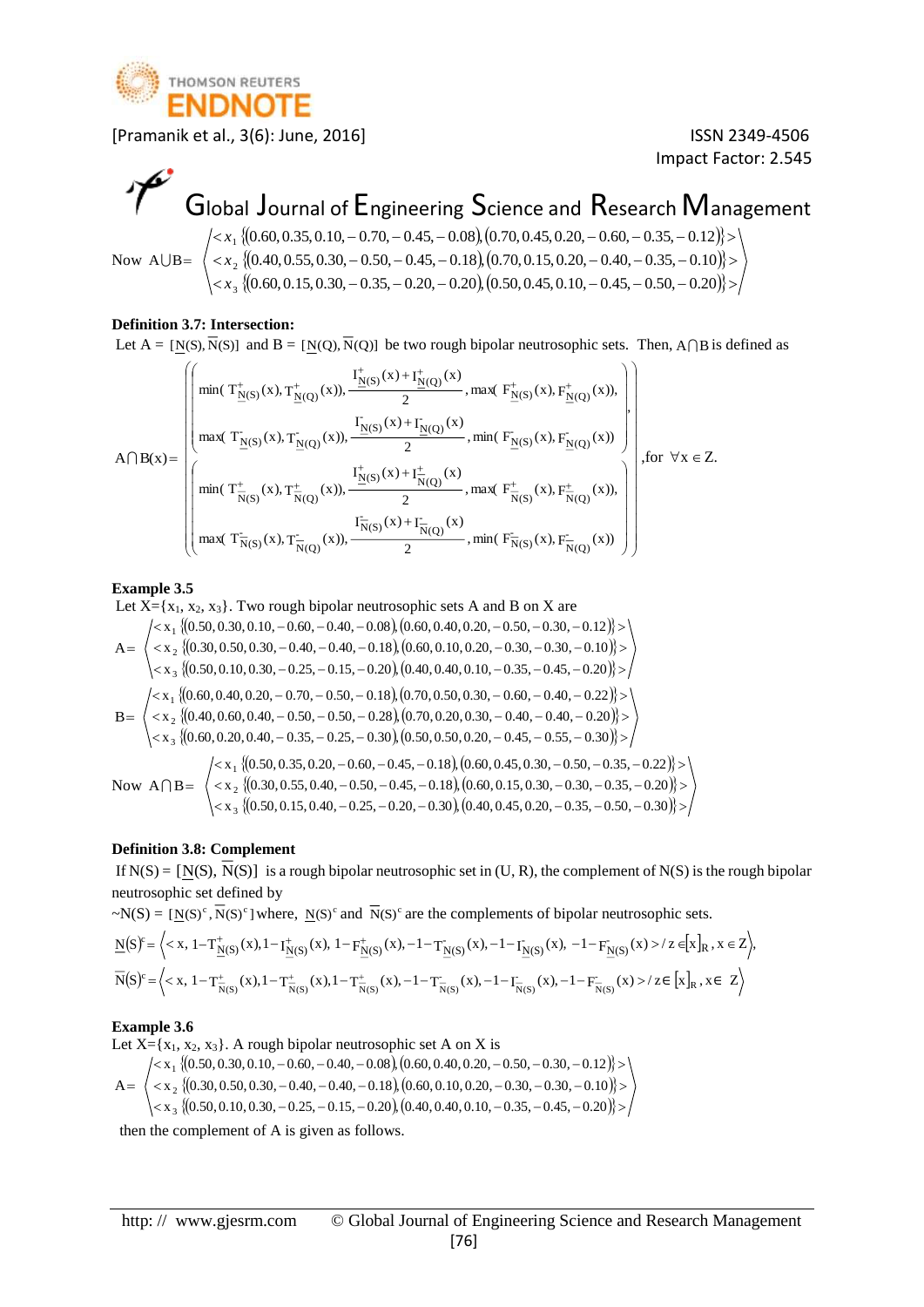

Impact Factor: 2.545

## Global Journal of Engineering Science and Research Management

 $A^c =$  $\{(0.50, 0.70, 0.90, -0.40, -0.60, -0.92), (0.40, 0.60, 0.80, -0.50, -0.70, -0.88)\}$  $\{(0.70, 0.50, 0.70, -0.60, -0.60, -0.82), (0.40, 0.90, 0.80, -0.70, -0.70, -0.90)\}$  $\langle x_{3}|(0.50,0.90,0.70,-0.75,-0.85,-0.80),(0.60,0.60,0.90,-0.65,-0.55,-0.80)\rangle$  $\langle 0.80, 0.00, 0.00, 0.00, 0.00, 0.00, 0.00, 0.00, 0.00, 0.00, 0.00, 0.00, 0.00, 0.00, 0.00, 0.00, 0.00, 0.00, 0.00, 0.00, 0.00, 0.00, 0.00, 0.00, 0.00, 0.00, 0.00, 0.00, 0.00, 0.00, 0.00, 0.00, 0.00, 0.00, 0.00, 0.00, 0$  $\leq$  x  $_3$  (10.50, 0, 70, 0, 90, - 0,40, - 0,60, - 0,924, 10,40, 0,60, 0,80, - 0,50, - 0,70, - 0,884  $>$  $x_3$  {{0.50, 0.90, 0.70, -0.75, -0.85, -0.80 }, (0.60, 0.60, 0.90, -0.65, -0.55, -0.80  $x_2$   $\{0.70, 0.50, 0.70, -0.60, -0.60, -0.82\}, \{0.40, 0.90, 0.80, -0.70, -0.70, -0.90\}$  $x_1$  {(0.50, 0.70, 0.90,  $-$  0.40,  $-$  0.60,  $-$  0.92 }, (0.40, 0.60, 0.80,  $-$  0.50,  $-$  0.70,  $-$  0.88 3 2 1

#### **Definition 3.9**

If  $N(S)$  and  $N(Q)$  are two rough bipolar neutrosophic sets in Z, then we define the following:

I.  $N(S) = N(Q)$  if and only if  $N(S) = N(Q)$  and  $N(S) = N(Q)$ 

II. N(S)  $\subseteq$  N(Q) if and only if N(S) $\subseteq$ N(Q) and N(S) $\subseteq$  N(Q)

III. N(S)  $\cup$  N(Q) if and only if  $\langle N(S) \cup N(Q) \rangle$  N(S)  $\cup N(Q)$ 

IV. N(S)  $\cap$  N(Q) if and only if  $\langle N(S) \cap N(Q), N(S) \cap N(Q) \rangle$ 

V.  $N(S) + N(Q)$  if and only if  $\langle N(S) + N(Q), N(S) + N(Q) \rangle$ 

VI. N(S).N(Q) if and only if  $\langle N(S), N(Q), N(S), N(Q) \rangle$ 

#### **Proposition 3.1**

If M, Q, S are rough bipolar neutrosophic sets in  $(Z, R)$ , then the following propositions hold. I.  $\sim M(\sim M) = M$ II.  $N(M) \subseteq N(M)$ III.  $\lt\sim (\underline{N}(M) \cup \underline{N}(Q)) = \sim (\underline{N}(M)) \cap \sim (\underline{N}(Q))$ IV.  $\langle \sim (\underline{N}(M) \cap \underline{N}(Q)) \rangle = \sim (\underline{N}(M)) \cup \sim (\underline{N}(Q))$  $V. < \sim \left(\overline{N}(M) \cup \overline{N}(Q)\right) = \sim \left(\overline{N}(M)\right) \cap \sim \left(\overline{N}(Q)\right)$ VI.  $\langle \sim (\overline{N}(M) \cap \overline{N}(Q)) \rangle = \sim (\overline{N}(M)) \cup \sim (\overline{N}(Q))$ VII.  $M \cup Q = Q \cup M$  and  $M \cap Q = Q \cap M$ VIII.  $M\cup (Q\cup S) = (M\cup Q)\cup S$  and  $M\cap (Q\cap S) = (M\cap Q)\cap S$ 

#### **Proof of I**

If  $N(M) = [N(M), N(M)]$  is a rough bipolar neutrosophic set in (U, R), the complement of  $N(P)$  is the rough bipolar neutrosophic set defined as follows.

$$
\sim \underline{N}(M) = \Big\langle \right\rangle z \in [x]_R, x \in Z \Big\rangle,
$$
  

$$
\sim \overline{N}(M) = \Big\langle \right\rangle z \in [x]_R, x \in Z \Big\rangle
$$
  
From this definition it is obvious that 
$$
M(A) = M
$$

From this definition it is obvious that,  $-M(\sim M) = M$ .

#### **Proof of II**

The lower and the upper approximations of M in the approximation  $(Z, R)$  denoted by  $\underline{N}(M)$  and  $\overline{N}(M)$  are respectively defined as follows:

$$
\begin{split} &\underline{N}(M) \!=\! \left\langle  \text{ and } {F}_{\underline{N}(M)}^-(x) < \text{ and } {F}_{\underline{N}(M)}^-(x) < \text{ and } {F}_{\underline{N}(M)}^-(x) < \text{ and } {F}_{\underline{N}(M)}^-(x) < \text{ and } {F}_{\underline{N}(M)}^-(x) < \text{ and } {F}_{\underline{N}(M)}^-(x) < \text{ and } {F}_{\underline{N}(M)}^-(x) < \text{ and } {F}_{\underline{N}(M)}^-(x) < \text{ and } {F}_{\underline{N}(M)}^+(x) < \text{ and } {F}_{\underline{N}(M)}^+(x) < \text{ and } {F}_{\underline{N}(M)}^+(x) < \text{ and } {F}_{\underline{N}(M)}^+(x) < \text{ and } {F}_{\underline{N}(M)}^+(x) < \text{ and } {F}_{\underline{N}(M)}^+(x) < \text{ and } {F}_{\underline{N}(M)}^+(x) < \text{ and } {F}_{\underline{N}(M)}^+(x) < \text{ and } {F}_{\underline{N}(M)}^+(x) < \text{ and } {F}_{\underline{N}(M)}^+(x) < \text{ and } {F}_{\underline{N}(M)}^+(x) < \text{ and } {F}_{\underline{N}(M)}^+(x) < \text{ and } {F}_{\underline{N}(M)}^+(x) < \text{ and } {F}_{\underline{N}(M)}^+(x) < \text{ and } {F}_{\underline{N}(M)}^+(x) < \text{ and } {F}_{\underline{N}(M)}^+(x) < \text{ and } {F}_{\underline{N}(M)}^+(x) < \text{ and } {F}_{\underline{N}(M)}^+(x) < \text{ and } {F}_{\underline{N}(M)}^+(x) < \text{ and } {F}_{\underline{N}(M)}^+(x) < \text{ and } {F}_{\underline{N}(M)}^+(x) < \text{ and } {F}_{\underline{N}(M)}^+(x) < \text{ and } {F}_{\underline{N}(M)}^+(x) < \text{ and } {F}_{\underline{N}(M)}^+(x) < \text{
$$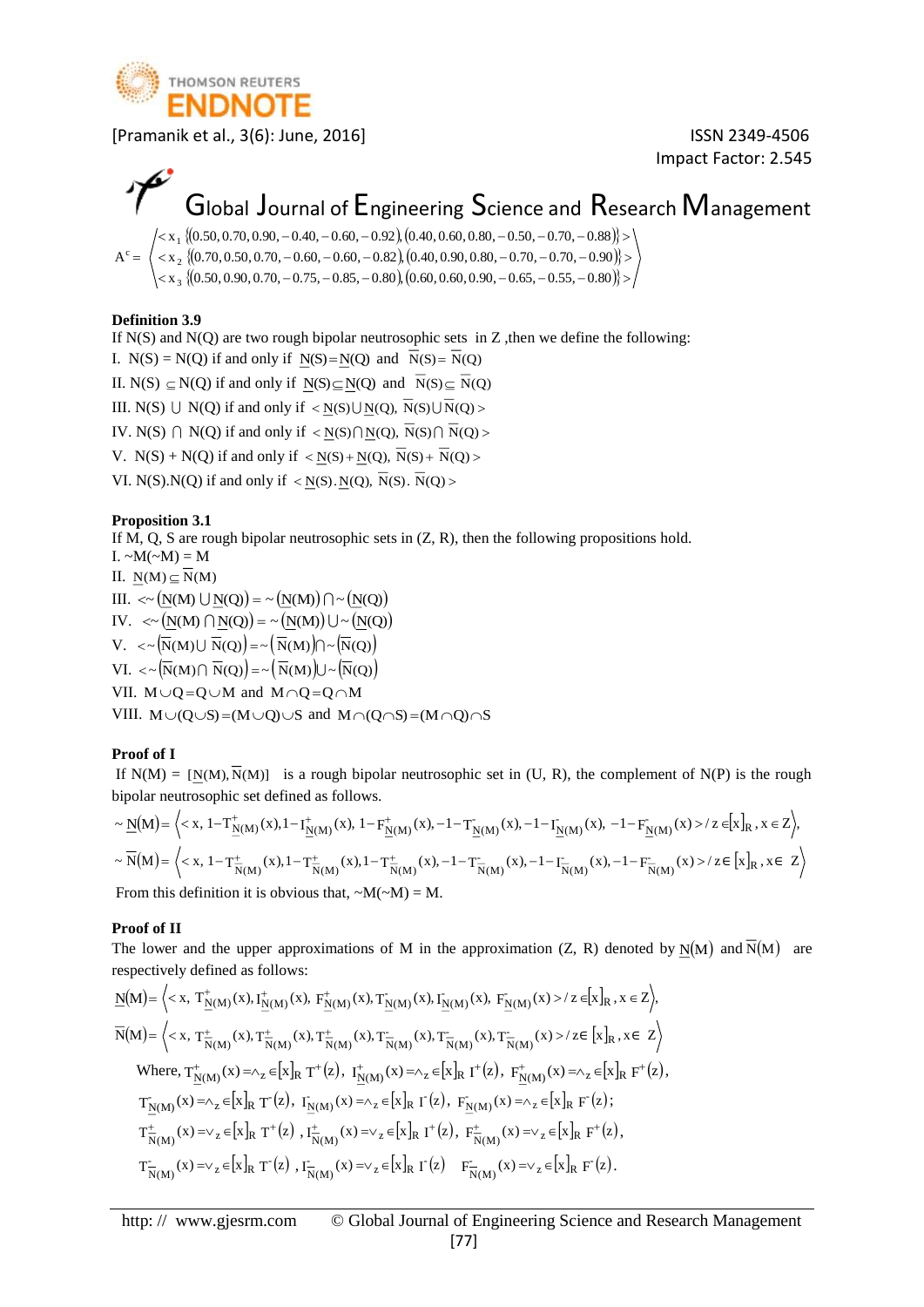

Impact Factor: 2.545

### Global Journal of Engineering Science and Research Management So,  $\underline{N}(M) \subseteq \overline{N}(M)$

#### **Proof of III**

Assume that  $x \in \sim (N(M) \cup N(Q))$  $\Rightarrow$  x  $\in \sim N(M)$  and x  $\in \sim N(Q)$  $\Rightarrow$  x  $\in \sim (N(M)) \cap \sim (N(Q))$  $\Rightarrow$  x  $\in \sim (N(M)) \cap \sim (N(Q))$  $\Rightarrow \sim (N(M) \cup N(Q)) \subseteq \sim ((N(M)) \cap \sim (N(Q)))$ Similarly,  $\sim (\underline{N}(M) \cup \underline{N}(Q)) \supseteq \sim ((\underline{N}(M)) \cap \sim (\underline{N}(Q)))$ Hence,  $\sim (\underline{N}(M) \cup \underline{N}(Q)) = \sim ((\underline{N}(M)) \cap \sim (\underline{N}(Q)))$ 

#### **Proof of IV**

Assume that  $x \in \sim (N(M) \cap N(Q))$  $\Rightarrow$  x  $\in \sim N(M)$  or  $x \in \sim N(Q)$  $\Rightarrow$  x  $\in \sim (N(M)) \cup \sim (N(Q))$  $\Rightarrow$  x  $\in \sim (N(M)) \cup \sim (N(Q))$  $\Rightarrow \sim (N(M) \cap N(Q)) \subseteq \sim ((N(M)) \cup \sim (N(Q)))$ Similarly,  $\sim (\underline{N}(M) \cap \underline{N}(Q)) \supseteq \sim ((\underline{N}(M)) \cup \sim (\underline{N}(Q)))$ Hence,  $\sim (\underline{N}(M) \cap \underline{N}(Q)) = \sim ((\underline{N}(M)) \cup \sim (\underline{N}(Q)))$ 

#### **Proof of V**

Assume that  $x \in \sim \left(\overline{N}(M) \cup \overline{N}(Q)\right)$  $\Rightarrow$  x  $\in \sim N(M)$  and x  $\in \sim N(Q)$  $\Rightarrow$  x  $\in \sim (\overline{N}(M)) \cap \sim (\overline{N}(Q))$  $\Rightarrow$  x  $\in \sim (\overline{N}(M)) \cap \sim (\overline{N}(Q))$  $\Rightarrow \sim (\overline{\text{N}}(\text{M}) \cup \overline{\text{N}}(\text{Q})) \subseteq \sim ((\overline{\text{N}}(\text{M})) \cap \sim (\overline{\text{N}}(\text{Q}))$ Similarly,  $\sim (\overline{N}(M) \cup \overline{N}(Q)) \supseteq \sim ((\overline{N}(M)) \cap \sim (\overline{N}(Q)))$ Hence,  $\sim (\overline{N}(M) \cup \overline{N}(Q)) = \sim ((\overline{N}(M)) \cap \sim (\overline{N}(Q)))$ 

#### **Proof of VI**

Assume that  $x \in \sim \left(\overline{N}(M) \cap \overline{N}(Q)\right)$  $\Rightarrow$  x  $\in \sim N(M)$  or x  $\in \sim N(Q)$  $\Rightarrow$  x  $\in \sim (\overline{N}(M)) \cup \sim (\overline{N}(Q))$  $\Rightarrow$  x  $\in \sim (\overline{N}(M)) \cup \sim (\overline{N}(Q))$  $\Rightarrow \sim (\overline{\text{N}}(\text{M}) \cap \overline{\text{N}}(\text{Q})) \subseteq \sim ((\overline{\text{N}}(\text{M})) \cup \sim (\overline{\text{N}}(\text{Q}))$ Similarly,  $\sim (\overline{N}(M) \cap \overline{N}(Q)) \supseteq \sim ((\overline{N}(M)) \cup \sim (\overline{N}(Q)))$ Hence,  $\sim (\overline{N}(M) \cap \overline{N}(Q)) = \sim ((\overline{N}(M)) \cup \sim (\overline{N}(Q)))$ Proofs of VII and VIII are obvious.

#### **Proof of VII.**

**1 st part:** Assume that  $x \in M \cup Q$  then,  $x \in Q \cup M$  $\Rightarrow M \cup Q \subset Q \cup M$ Again, consider  $y \in Q \cup M$  then,  $y \in M \cup Q$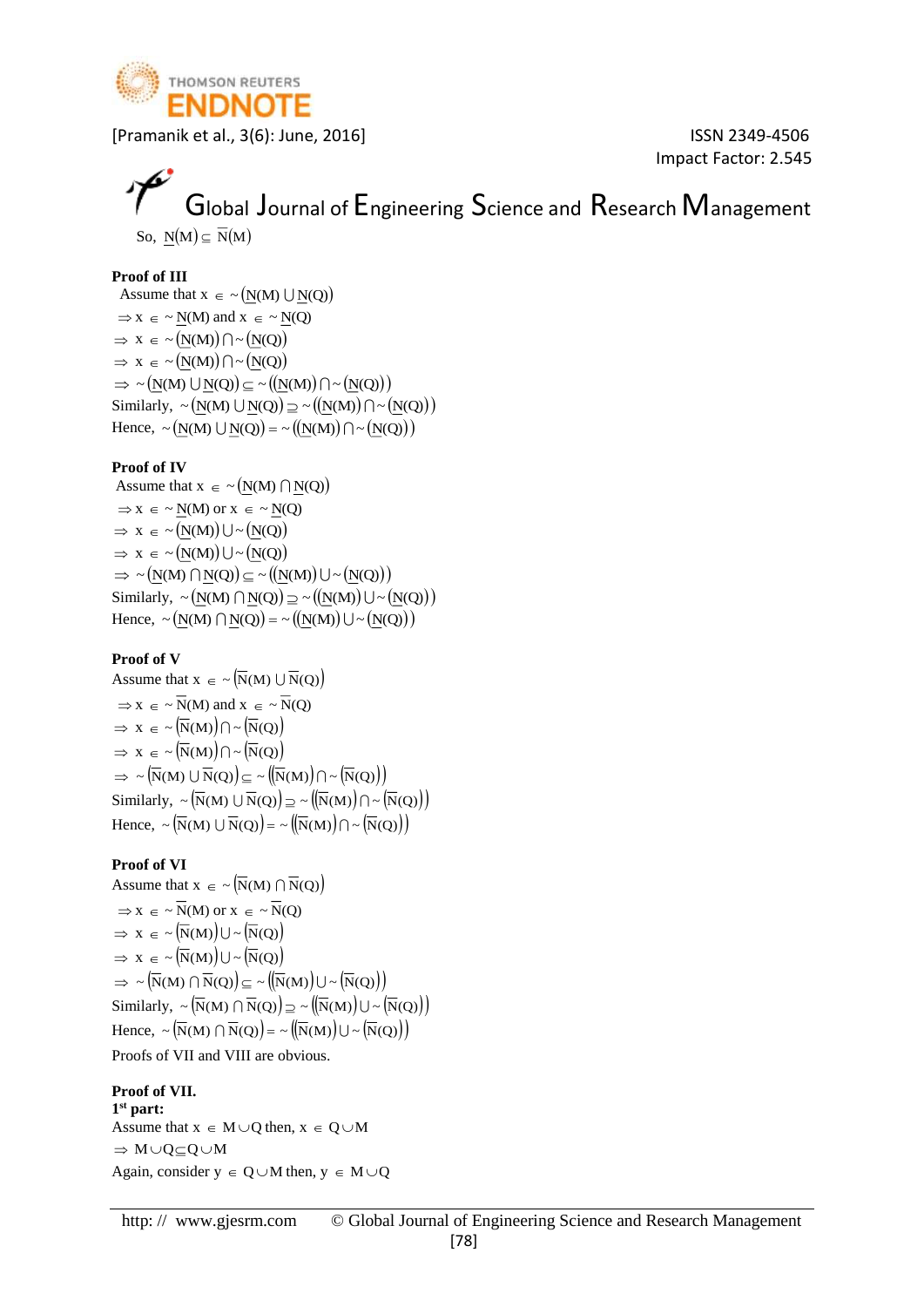

Impact Factor: 2.545

# Global Journal of Engineering Science and Research Management

 $\Rightarrow$  Q $\cup$ M $\subset$ M $\cup$ Q  $\Rightarrow M \cup Q \supseteq Q \cup M$ 

Hence,  $M \cup Q = Q \cup M$ 

#### **2nd part:**

Assume that  $x \in M \cap Q$  then,  $x \in Q \cap M$  $\Rightarrow$  M  $\cap$  Q  $\subset$  Q  $\cap$  M Again, consider  $y \in Q \cap M$  then,  $y \in M \cap Q$  $\Rightarrow$  0  $\cap$  M  $\subset$  M  $\cap$  O  $\Rightarrow$  M  $\cap$  Q  $\supset$  Q  $\cap$  M Hence,  $M \cap Q = Q \cap M$ 

#### **Proof of VIII**

**1 st part:** Assume that  $x \in M \cup (Q \cup S)$  then,  $x \in (M \cup Q) \cup S$  $\Rightarrow M \cup (Q \cup S) \subseteq (M \cup Q) \cup S$ 

Again, Assume that  $y \in (M \cup Q) \cup S$  then,  $y \in M \cup (Q \cup S)$  $\Rightarrow M \cup (Q \cup S) \supseteq (M \cup Q) \cup S$ 

Hence,  $M \cup (Q \cup S) = (M \cup Q) \cup S$ 

#### **2nd part:**

Assume that  $x \in M \cap (Q \cap S)$  then,  $x \in (M \cap Q) \cap S$  $\Rightarrow M \cap (Q \cap S) \subseteq (M \cap Q) \cap S$ Again, Assume that  $y \in (M \cap Q) \cap S$  then,  $y \in M \cap (Q \cap S)$  $\Rightarrow M \cap (Q \cap S) \supseteq (M \cap Q) \cap S$ Hence,  $M \cap (Q \cap S) = (M \cap Q) \cap S$ 

#### **Proposition 3.2**

 $I. \sim [N(P) \cup N(Q)] = (\sim N(P)) \cap (\sim N(Q))$  $II. \sim [N(P) \cap N(Q)] = (\sim N(P)) \cup (\sim N(Q))$ **Proof of I**  $\sim [N(P) \cup N(Q)]$  $= \ \sim \ \leq N(P) \bigcup N(Q), \ \overline{N}(P) \bigcup \overline{N}(Q) >$  $= \langle \sim (\underline{\mathrm{N}}(\mathrm{P}) \bigcap \underline{\mathrm{N}}(\mathrm{Q}) \big) \rangle \sim \left( \overline{\mathrm{N}}(\mathrm{P}) \bigcap \overline{\mathrm{N}}(\mathrm{Q}) \right)$  $= (\sim N(P)) \cap (\sim N(Q))$ **Proof of II**  $\sim [N(P) \cap N(Q)]$  $= \sim \langle N(P) \cap N(Q), \overline{N}(P) \cap \overline{N}(Q) \rangle$  $= \langle \sim (\underline{N}(P) \cup \underline{N}(Q)) \rangle \sim (\overline{N}(P) \cup \overline{N}(Q)) \rangle$  $= (\sim N(P)) \cup (\sim N(Q))$ 

#### **Proposition 3.3**

If S and Q are two rough bipolar neutrosophic sets such that  $S \subseteq Q$  implies  $N(S) \subseteq N(Q)$  then, I.  $N(S \cup Q) \supseteq N(S) \cup N(Q)$ II.  $N(S \cap Q) \supseteq N(S) \cap N(Q)$ **Proof of I**  $T^+_{N(S\cup Q)}(x) = \inf \left[ T^+_{(S\cup Q)}(x) \right] : \forall x \in X$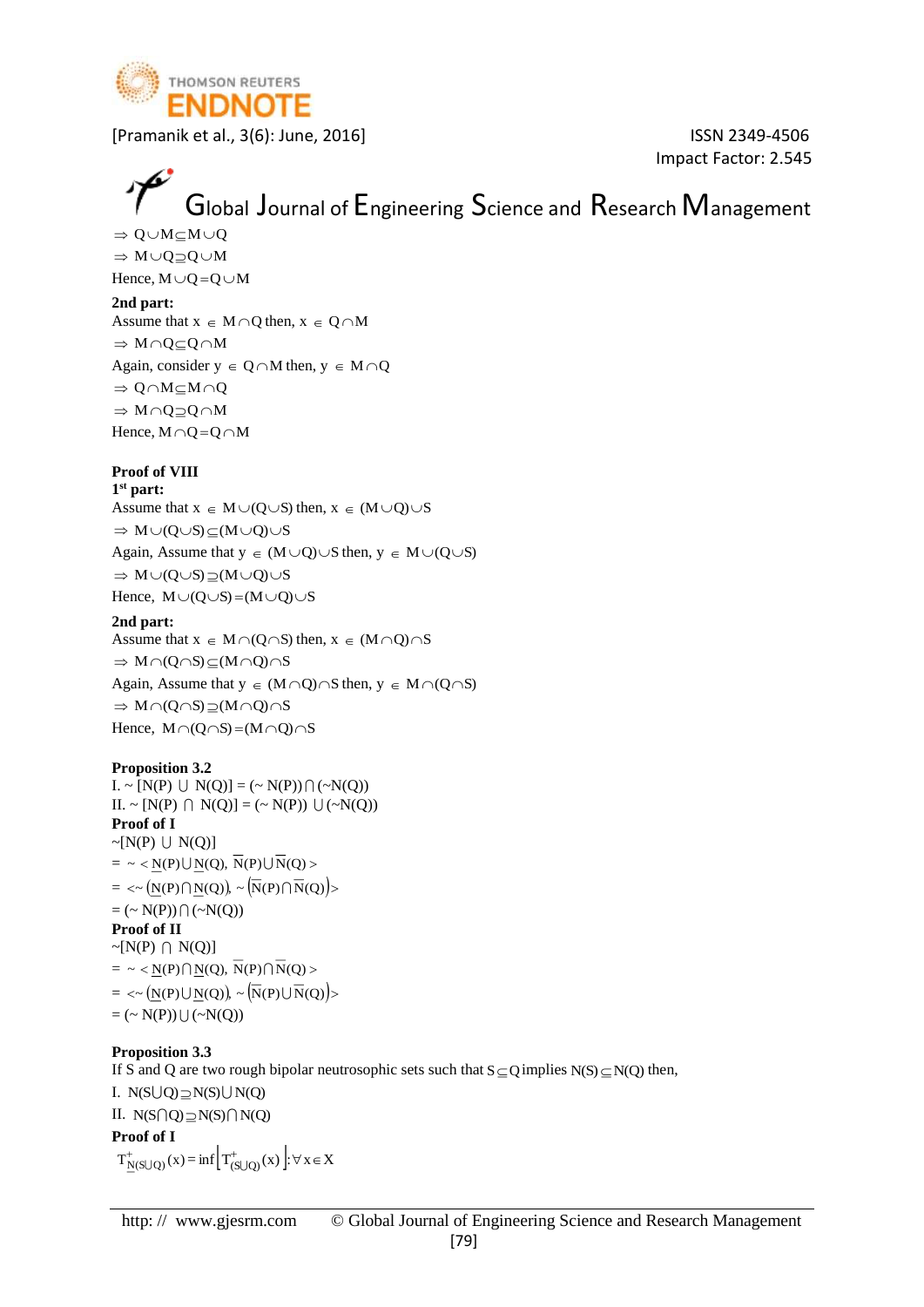

Impact Factor: 2.545

```
\mathcal{P}Global Journal of Engineering Science and Research Management
= \inf \left[ \max T_S^+(x), T_Q^+(x) \right] : \forall x \in X\geq max \left[\inf T^+_S(x), \inf T^+_Q(x)\right] : \forall x \in X=\max\left[\mathrm{T}_{N(S)}^{+}(x),\mathrm{T}_{N(Q)}^{+}(x)\right]:\forall x \in X= T_{N(S)}^{+}(x) \bigcup T_{N(Q)}^{+}(x): \forall x \in XSimilarly, 
 I^+_{N(S\cup Q)}(x) \leq I^+_{N(S)}(x) \bigcup I^+_{N(Q)}(x): \forall x \in XF^+_{N(S\cup Q)}(x) \leq F^+_{N(S)}(x) \bigcup F^+_{N(Q)}(x): \forall x \in XT_{N(S\cup Q)}(x) \leq T_{N(S)}(x) \bigcup T_{N(Q)}(x) : \forall x \in XI_{N(S\cup Q)}(x) \ge I_{N(S)}(x) \bigcup I_{N(Q)}(x): \forall x \in XF_{N(S\cup Q)}(x) \ge F_{N(S)}(x) \bigcup F_{N(Q)}(x) : \forall x \in XThus, N(S \cup Q) \supseteq N(S) \cup N(Q)We can also see that, N(S \cup Q) \supseteq N(S) \cup N(Q)Hence, N(S \cup Q) \supseteq N(S) \cup N(Q)Proof of II
  T^+_{N(S \cap Q)}(x) = \sup \Biggl[ T^+_{(S \cap Q)}(x) \Biggr] : \forall x \in U= \sup \left[ \min T_S^+(x), T_Q^+(x) \right] : \forall x \in U\geq \min\left[\sup T^+_S(x), \sup T^+_Q(x)\right] : \forall x \in U=\min\left[\left.\mathrm{T}_{\mathrm{N}(S)}^{+}\left(\mathrm{x}\right),\mathrm{T}_{\mathrm{N}(Q)}^{+}\left(\mathrm{x}\right)\right.\right]:\forall\;\mathrm{x}\in\mathrm{U}= T^+_{N(S)}(x) \bigcap T^+_{N(Q)}(x) : \forall x \in USimilarly, 
 I^+_{N(S \cap Q)}(x) \leq I^+_{N(S)}(x) \cap I^+_{N(Q)}(x): \forall x \in U,F^{\dagger}_{N(S \cap Q)}(x) \leq F^{\dagger}_{N(S)}(x) \bigcap F^{\dagger}_{N(Q)}(x) : \forall x \in U,T_{N(S \cap Q)}(x) \leq T_{N(S)}(x) \bigcap T_{N(Q)}(x) : \forall x \in U,I_{N(S \cap Q)}(x) \ge I_{N(S)}(x) \cap I_{N(Q)}(x): \forall x \in U,
 F_{N(S \cap Q)}(x) \geq F_{N(S)}(x) \bigcap F_{N(Q)}(x) : \forall x \in U,Thus, N(S \cap Q) \supseteq N(S) \cap N(Q)We can also see that N(S \cap Q) \supseteq N(S) \cap N(Q)Hence, N(S \cup Q) \supseteq N(S) \cup N(Q).
```
#### **CONCLUSIONS**

In this paper we introduce the concept of rough bipolar neutrosophic set. We also study some properties on them and prove some propositions. The concept combines two different concepts namely, neutrosophic rough set and bipolar neutrosophic set. While bipolar neutrosophic set theory is mainly concerned with, indeterminate and inconsistent information, rough set theory is with incompleteness; but both the theories deal with imprecision. It is clear that rough bipolar neutrosophic sets can be utilized for dealing with both of indeterminacy and incompleteness.The proposed concept can be used in practical decision making roblem.